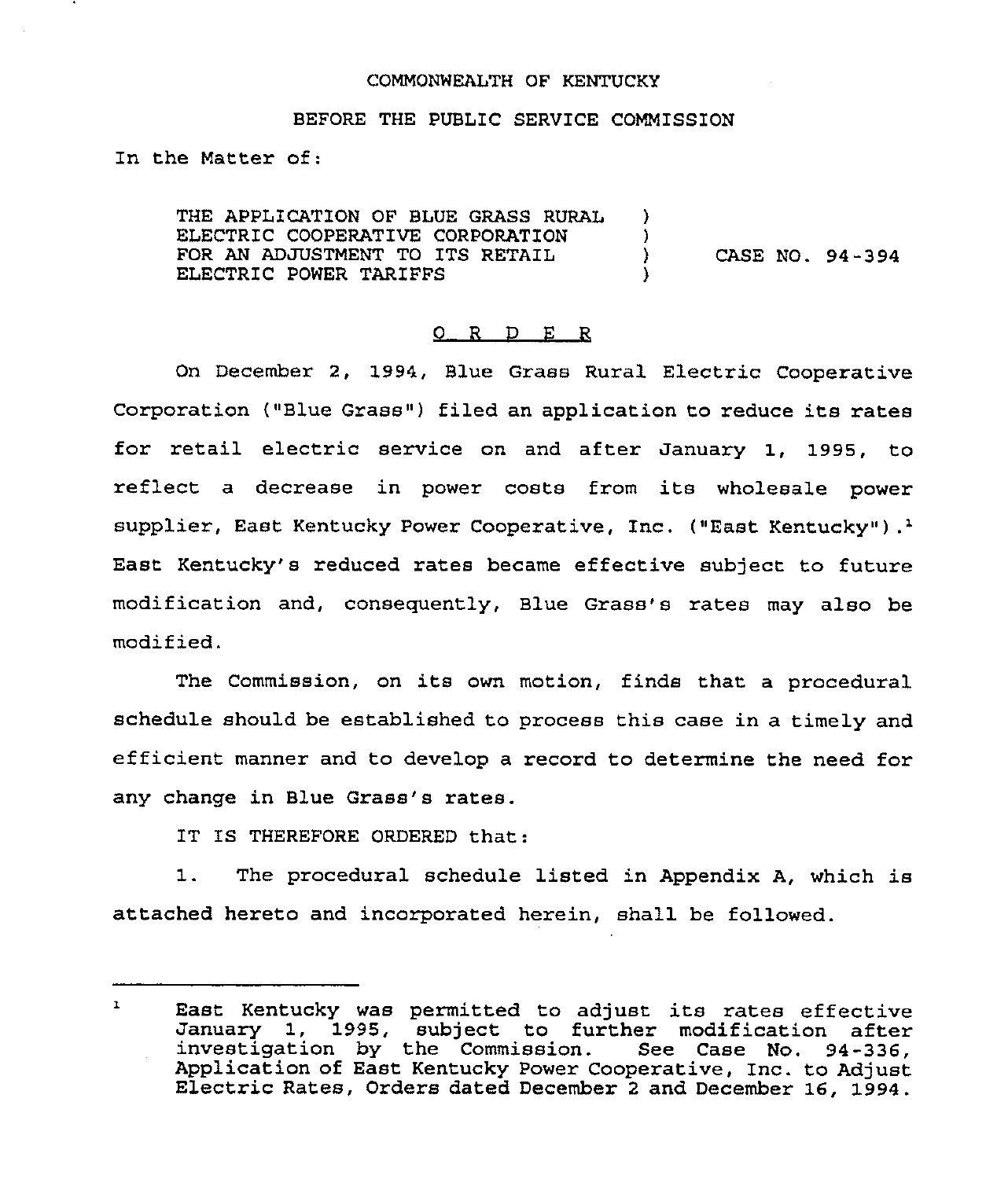2. All requests for information and responses thereto shall be appropriately indexed. All responses shall include the name of the person who will be responsible for responding to questions related to the information, with copies to all parties of record and 10 copies to the Commission.

3. Blue Grass shall give notice of the scheduled hearing in accordance with the provisions set out in 807 KAR 5:011, Section 8(5) . At the time the publication is requested, Blue Grass shall forward a duplicate of the notice and request to the Commission.

4. Motions for extensions of time with respect to the schedule herein shall be made in writing and will be granted only upon a showing of good cause.

5. Nothing contained herein shall prevent the Commission from entering further Orders in this matter.

Done at Frankfort, Kentucky, this 13th day of January, 1995.

PUBLIC SERVICE COMMISSION

the Commission

ATTEST:

Executive